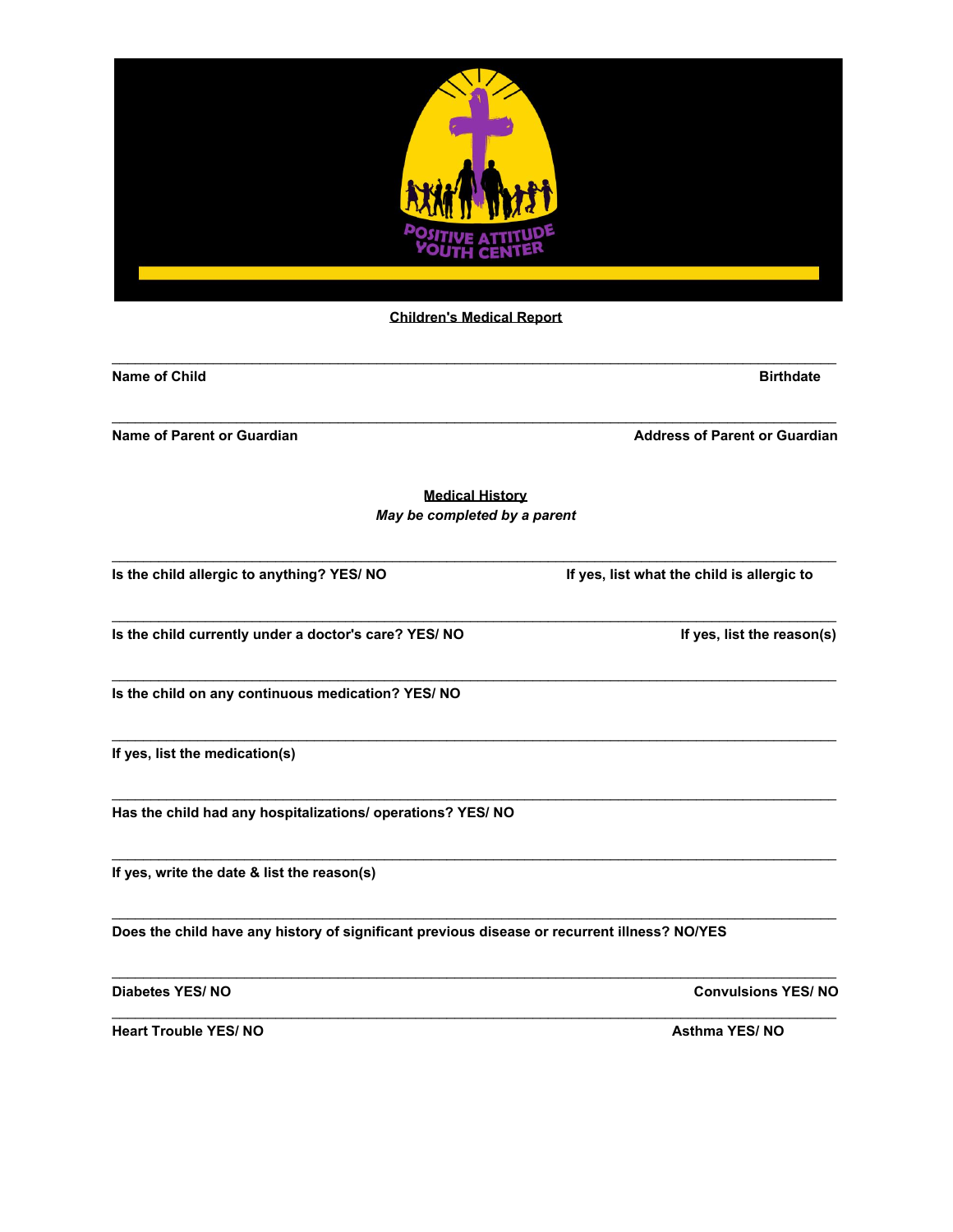

\_\_\_\_\_\_\_\_\_\_\_\_\_\_\_\_\_\_\_\_\_\_\_\_\_\_\_\_\_\_\_\_\_\_\_\_\_\_\_\_\_\_\_\_\_\_\_\_\_\_\_\_\_\_\_\_\_\_\_\_\_\_\_\_\_\_\_\_\_\_\_\_\_\_\_\_\_\_\_\_\_\_\_\_\_\_\_\_\_\_\_\_\_

\_\_\_\_\_\_\_\_\_\_\_\_\_\_\_\_\_\_\_\_\_\_\_\_\_\_\_\_\_\_\_\_\_\_\_\_\_\_\_\_\_\_\_\_\_\_\_\_\_\_\_\_\_\_\_\_\_\_\_\_\_\_\_\_\_\_\_\_\_\_\_\_\_\_\_\_\_\_\_\_\_\_\_\_\_\_\_\_\_\_\_\_\_

\_\_\_\_\_\_\_\_\_\_\_\_\_\_\_\_\_\_\_\_\_\_\_\_\_\_\_\_\_\_\_\_\_\_\_\_\_\_\_\_\_\_\_\_\_\_\_\_\_\_\_\_\_\_\_\_\_\_\_\_\_\_\_\_\_\_\_\_\_\_\_\_\_\_\_\_\_\_\_\_\_\_\_\_\_\_\_\_\_\_\_\_\_

\_\_\_\_\_\_\_\_\_\_\_\_\_\_\_\_\_\_\_\_\_\_\_\_\_\_\_\_\_\_\_\_\_\_\_\_\_\_\_\_\_\_\_\_\_\_\_\_\_\_\_\_\_\_\_\_\_\_\_\_\_\_\_\_\_\_\_\_\_\_\_\_\_\_\_\_\_\_\_\_\_\_\_\_\_\_\_\_\_\_\_\_\_

\_\_\_\_\_\_\_\_\_\_\_\_\_\_\_\_\_\_\_\_\_\_\_\_\_\_\_\_\_\_\_\_\_\_\_\_\_\_\_\_\_\_\_\_\_\_\_\_\_\_\_\_\_\_\_\_\_\_\_\_\_\_\_\_\_\_\_\_\_\_\_\_\_\_\_\_\_\_\_\_\_\_\_\_\_\_\_\_\_\_\_\_\_

**List any other disease(s) or illnesses and when it/ they occured**

**Does the child have any physical disabilities? YES/ NO**

**Describe if yes**

**Does the child have any mental disabilities?**

**Describe if yes**

**Signature of Parent or Guardian Date** 

## **Physical Examination**

This examination must be completed and signed by one of the following: a licensed physician, the child's authorized agent currently approved by the N.C. Board of Medical Examiners (or comparable board from bordering states), a certified nurse practitioner, or a public health nurse meeting the DHHS standards for the EPSDT program.

| Height      |              | Weight        |
|-------------|--------------|---------------|
| Head        | <b>Eyes</b>  | Ears          |
| <b>Nose</b> | <b>Teeth</b> | <b>Throat</b> |
| <b>Neck</b> | <b>Heart</b> | <b>Chest</b>  |